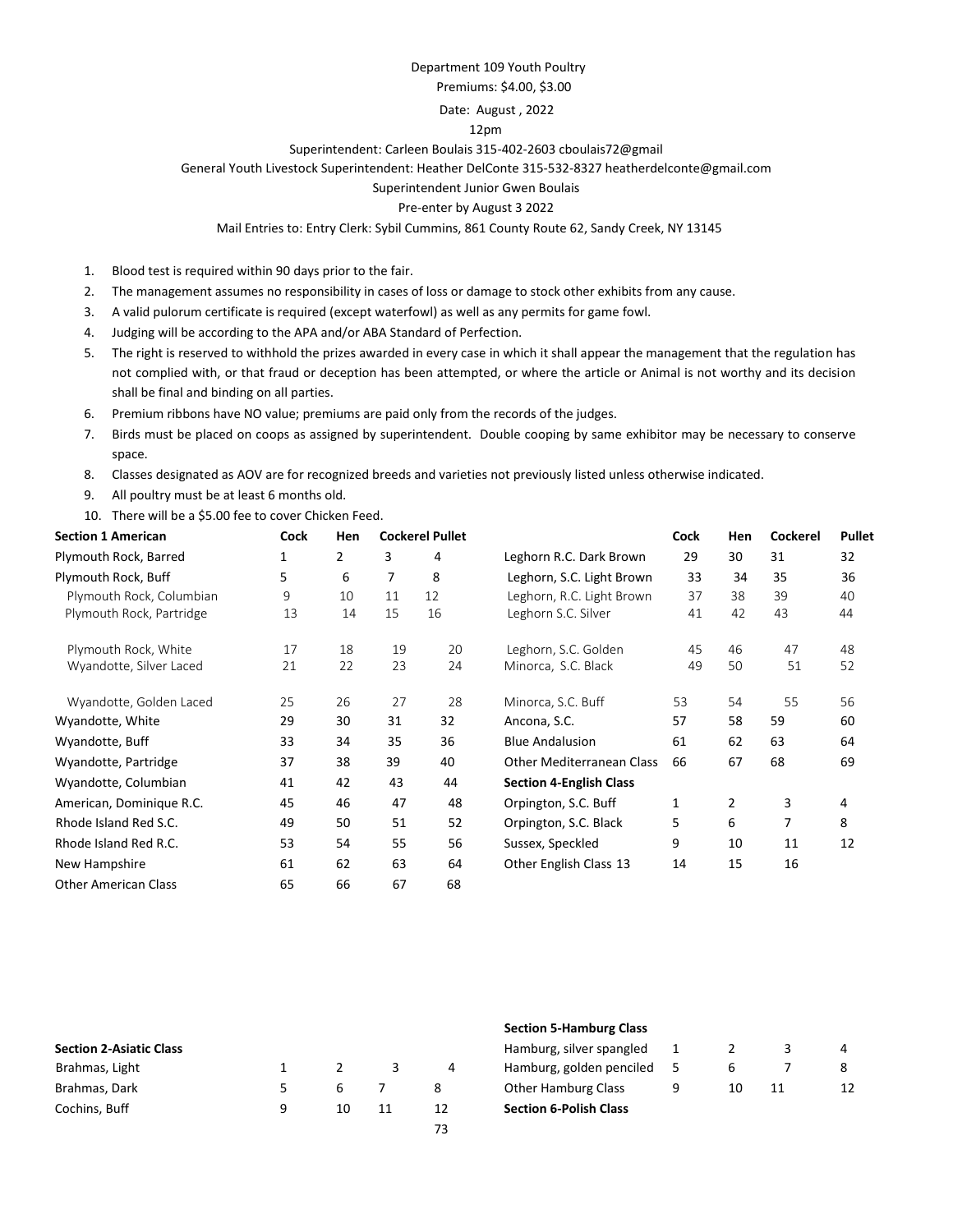| Cochins, Partridge                   | 13 | 14 | 15 | 16 | Polish, white crested black       |    |    | 3  | 4  |
|--------------------------------------|----|----|----|----|-----------------------------------|----|----|----|----|
| Cochins, White                       | 17 | 18 | 19 | 20 | Polish, bearded golden            | 5  | 6  |    | 8  |
| Langshan, Black                      | 21 | 22 | 23 | 24 | Polish, bearded silver            | 9  | 10 | 11 | 12 |
| Langshans, White                     | 25 | 26 | 27 | 28 | Polish, bearded White             | 13 | 14 | 15 | 16 |
| <b>Other Asiatic Class</b>           | 29 | 30 | 31 | 32 | Polish, bearded buff laced        | 17 | 18 | 19 | 20 |
| <b>Section 3 Mediterranean Class</b> |    |    |    |    | Polish, non-bearded golden        | 21 | 22 | 23 | 24 |
| Leghorn, S.C. Red                    |    | 2  | 3  | 4  | Polish, non-bearded silver        | 25 | 26 | 27 | 28 |
| Leghorn, S.C. White                  | 5  | 6  |    | 8  | Polish, non bearded buff laced 29 |    | 30 | 31 | 32 |
| Leghorn, R.C. White                  | 9  | 10 | 11 | 12 | <b>Other Polish Class</b>         | 33 | 34 | 35 | 36 |
| Leghorn, S.C. Black Tailed Red       | 13 | 14 | 15 | 16 | <b>Section 7-French Class</b>     |    |    |    |    |
| Leg Horn, S.C. Buff                  | 17 | 18 | 19 | 20 | Houdan, Mottled                   | 1  |    | 3  | 4  |
| Leghorn, R.C. Buff                   | 21 | 22 | 23 | 24 | Faverole, Salmon                  | 5. | 6  | 7  | 8  |
| Leghorn, .S.C. Dark Brown            | 25 | 26 | 27 | 28 |                                   |    |    |    |    |

| Polish, white crested black       | 1  | 2             | 3  | 4  |
|-----------------------------------|----|---------------|----|----|
| Polish, bearded golden            | 5  | 6             | 7  | 8  |
| Polish, bearded silver            | 9  | 10            | 11 | 12 |
| Polish, bearded White             | 13 | 14            | 15 | 16 |
| Polish, bearded buff laced        | 17 | 18            | 19 | 20 |
| Polish, non-bearded golden        | 21 | 22            | 23 | 24 |
| Polish, non-bearded silver        | 25 | 26            | 27 | 28 |
| Polish, non bearded buff laced 29 |    | 30            | 31 | 32 |
| <b>Other Polish Class</b>         | 33 | 34            | 35 | 36 |
| <b>Section 7-French Class</b>     |    |               |    |    |
| Houdan, Mottled                   | 1  | $\mathcal{P}$ | 3  | 4  |
| Faverole, Salmon                  | 5  | 6             |    | 8  |

| <b>Section 7- French Class</b>       | <b>Cock</b>  | Hen            | <b>Cockerel Pullet</b> |    |                                | Old          |                | Young    |               |
|--------------------------------------|--------------|----------------|------------------------|----|--------------------------------|--------------|----------------|----------|---------------|
| Other French Class                   | 9            | $10\,$         | 11                     | 12 | <b>Black Cayuga</b>            | 3            |                | 4        |               |
| <b>Section 8-Standard Games</b>      |              |                |                        |    | Colored/White Muscovy          | 5            |                | 6        |               |
| Old English Black Breasted Red       | $\mathbf{1}$ | $\overline{2}$ | 3                      | 4  | <b>White Crested</b>           | 7            |                | 8        |               |
| Old English Red Pyle                 | 5            | 6              | 7                      | 8  | Khaki Campbell                 | 9            |                | 10       |               |
| <b>Other Standard Games</b>          | 9            | $10\,$         | $11\,$                 | 12 | <b>Domesticated Mallard</b>    | 11           |                | 12       |               |
| <b>Section 9-Game Bantams</b>        |              |                |                        |    | <b>Blue Swedish</b>            | 13           |                | 14       |               |
| Modern Birchen                       | $\mathbf{1}$ | $\overline{2}$ | 3                      | 4  | Indian Runner                  | 15           |                | 16       |               |
| Modern Silver Duckwing               | 5            | 6              | $\overline{7}$         | 8  | Silver Appleyard               | 17           |                | 18       |               |
| Old English Golden Duckwing          | 9            | 10             | 11                     | 12 | Single Duck, Any Breed         | 19           |                | 20       |               |
| Old English Black                    | 13           | 14             | 15                     | 16 | <b>Section 13 Bantam Ducks</b> | Cock         | Hen            | Cockerel | <b>Pullet</b> |
| Old English Black Breasted Red       | 17           | 18             | 19                     | 20 | <b>Black East India</b>        | $\mathbf{1}$ | $\overline{2}$ | 3        | 4             |
| Old English Silver Duckwing          | 21           | 22             | 23                     | 24 | Call Duck Gray                 | 5            | 6              | 7        | 8             |
| Old English Red Pyle                 | 25           | 26             | 27                     | 28 | White                          | 9            | 10             | 11       | 12            |
| Old English Spangled                 | 29           | 30             | 31                     | 32 | Butterscotch                   | 13           | 14             | 15       | 16            |
| Any other Game Bantams               | 33           | 34             | 35                     | 36 | Pastel                         | 17           | 18             | 19       | 20            |
| <b>Section 10-Ornamental Bantams</b> |              |                |                        |    | Spot                           | 21           | 22             | 23       | 24            |
| Sebright, Golden                     | $\mathbf{1}$ | $\overline{2}$ | 3                      | 4  | Buff                           | 25           | 26             | 27       | 28            |
| Sebright, Silver                     | 5            | 6              | $\boldsymbol{7}$       | 8  | Khaki                          | 29           | 30             | 31       | 32            |
| Rose Comb, Black                     | 9            | $10\,$         | 11                     | 12 | Snowy                          | 33           | 34             | 35       | 36            |
| Brahamas, Light                      | 13           | 14             | 15                     | 16 | <b>Blue Fawn</b>               | 37           | 38             | 39       | 40            |
| Brahamas, Buff                       | 17           | 18             | 19                     | 20 | Blue                           | 41           | 42             | 43       | 44            |
| Japanese, White                      | 21           | 22             | 23                     | 24 | <b>Black</b>                   | 45           | 46             | 47       | 48            |
| Japanese, Black Tailed White         | 25           | 26             | 27                     | 28 | Magpie                         | 49           | 50             | 51       | 52            |
|                                      |              |                |                        |    |                                |              |                |          |               |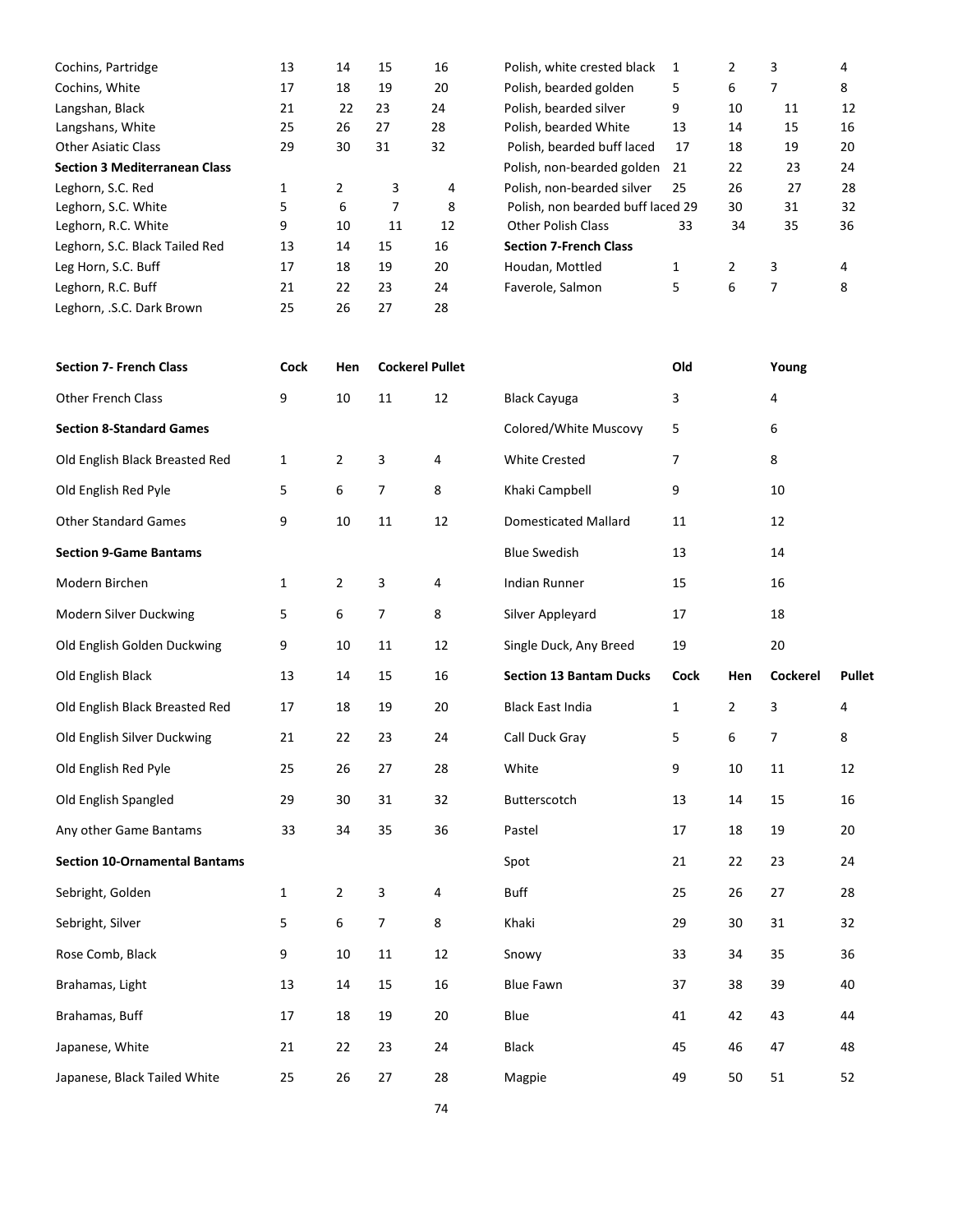| Cochin Buff                           | 29           | 30             | 31             | 32  | Silver Appleyard                      | 53             | 54             | 55             | 56            |
|---------------------------------------|--------------|----------------|----------------|-----|---------------------------------------|----------------|----------------|----------------|---------------|
| Cochin, Partridge                     | 33           | 34             | 35             | 36  | Any Other Variety                     | 57             | 58             | 59             | 60            |
| Cochin, Black                         | 37           | 38             | 39             | 40  |                                       |                |                |                |               |
| Barred, Rock                          | 41           | 42             | 43             | 44  | <b>Section 14-Geese</b>               | Old            |                | Young          |               |
| White Rock                            | 45           | 46             | 47             | 48  | Gray Toulouse                         | 1              |                | $\overline{2}$ |               |
| Buff, Orpington                       | 49           | 50             | 51             | 52  | Gray African                          | 3              |                | 4              |               |
| Golden Laced Wyandotte                | 53           | 54             | 55             | 56  | Emden                                 | 5              |                | 6              |               |
| White Wyandotte                       | 57           | 58             | 59             | 60  | <b>Buff</b>                           | 7              |                | 8              |               |
| <b>Black Wyandotte</b>                | 61           | 62             | 63             | 64  | <b>Other Geese</b>                    | 9              |                | 10             |               |
| <b>Buff Wyandoltte</b>                | 65           | 66             | 67             | 68  | <b>Section 15-Turkeys</b>             |                |                |                |               |
| White Leghorn S.C                     | 69           | 70             | 71             | 72  | <b>Bronze</b>                         | $\mathbf{1}$   |                | $\overline{2}$ |               |
| Red Pyle Leghorn, S.C.                | 73           | 74             | 75             | 76  | White Holland                         | 3              |                | 4              |               |
| Buff Leghorn, S.C.                    | 77           | 78             | 79             | 80  | Other Turkey                          | 5              |                | 6              |               |
| Light Brown Red Leghorn               | 81           | 82             | 83             | 84  | <b>Section 16-Fowls and Pheasants</b> |                |                |                |               |
| <b>Speckled Sussex</b>                | 85           | 86             | 87             | 88  | <b>Golden Pheasants</b>               | $\mathbf{1}$   |                | 2              |               |
| Black Leghorn, S.C.                   | 89           | 90             | 91             | 92  | Lady Amherst Pheasants                | 3              |                | 4              |               |
| Bearded Mille Fleur                   | 93           | 94             | 95             | 96  | <b>Silver Pheasants</b>               | 5              |                | 6              |               |
| Rhode Island Red, S.C.                | 97           | 98             | 99             | 100 | Ring Neck Pheasants                   | 7              |                | 8              |               |
| Polish White Crested Black            | 101          | 102            | 10             | 104 | Any Other Fowl/Pheasants              | 9              |                | 10             |               |
| White Cornish Variety                 | 105          | 106            | 107            | 108 | <b>Section 17-Ornamentals</b>         |                |                |                |               |
| Any Other Variety                     | 109          | 110            | 111            | 112 | <b>Buff Dundotte Guinras</b>          | $\mathbf{1}$   |                | $\overline{2}$ |               |
| <b>Section 11-Miscellaneous Class</b> |              |                |                |     | <b>Pearl Guineas</b>                  | 3              |                | 4              |               |
| Silkies, White Bearded                | $\mathbf{1}$ | $\overline{2}$ | 3              | 4   | <b>White Guineas</b>                  | 5              |                | 6              |               |
| Silkies, White Non-Bearded            | 5            | 6              | 7              | 8   | Lavender Guineas                      | $\overline{7}$ |                | 8              |               |
| Aroucanos                             | 9            | $10\,$         | $11\,$         | 12  | <b>Section 18-Pigeons</b>             | Cock           | Hen            | Cockerel       | <b>Pullet</b> |
| Americana                             | 13           | 14             | 15             | 16  | King                                  | $\mathbf{1}$   | $\overline{2}$ | 3              | 4             |
| Other Miscellaneous class             | 17           | 18             | 19             | 20  | Any other Pigeons                     | 5              | 6              | 7              | 8             |
| <b>Section 12-Ducks</b>               | Old          |                | Young          |     |                                       |                |                |                |               |
| White Peking                          | $\mathbf{1}$ |                | $\overline{2}$ |     |                                       |                |                |                |               |

# **Section 19 Poultry Showmanship**

Premiums:  $1^{st}$  \$4.00,  $2^{nd}$ -4<sup>th</sup> \$3.00,  $5^{th}$ -10<sup>th</sup> \$2.00 all others \$1.00

- 1. Beginner-5-8 years old
- 2. Novice-9-12 years old never shown poultry